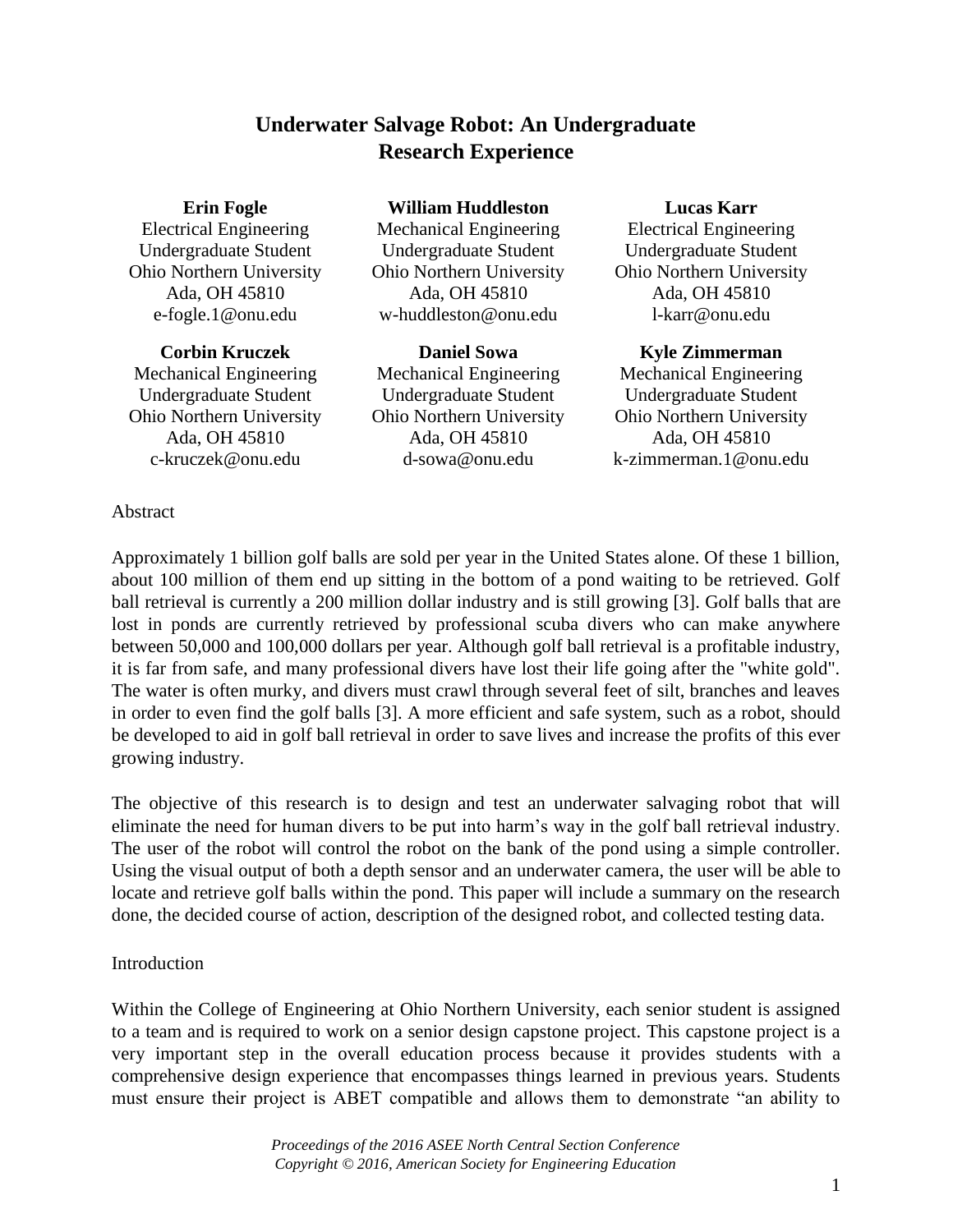design a system, component, or process to meet desired needs within realistic constraints such as economic, environmental, social, political, ethical, health, safety, manufacturability, and sustainability" [1]. Students must also demonstrate their ability to follow a standard problemsolving methodology that includes, defining the problem, gathering information, generating alternative designs, evaluating alternative designs, and communicating the results [2]. The College of Engineering hopes that upon completion of the course, each student will be able to apply previous knowledge to a design project, follow a standard design process, apply project management tools, and effectively communicate their results to others. This paper describes the work of The Underwater Salvage Robot senior design group comprised of four mechanical engineering students and two electrical engineering students. The underwater salvage robot senior design capstone was much different from other capstone groups due to the fact that it is a cross disciplinary group. Most capstone groups are comprised of students within the same major or field of study, but the underwater salvage robot requires expertise in both mechanical and electrical engineering in order to be designed and built. The members of The Underwater Salvage Robot senior design group benefits from this because working cohesively with people from other fields of study is very important in industry.

The first step the group took was to define the problem they were looking to address and narrow down the scope of the project from "underwater salvage" to a less broad topic. It was suggested by one of the faculty advisors of the group to focus on pond salvage because that is something that could be easily tested and implemented in Northwest Ohio, and an acquaintance was looking for a salvaging device. Upon further research, the group decided to emphasize the salvage of used golf balls that rest at the bottom of golf course ponds because it is surprisingly a large industry with very little development. In fact, golf ball retrieval is currently a 200-million-dollar industry and is still growing [3]. Golf balls that are lost in ponds are currently retrieved by professional scuba divers who have to crawl through several feet of silt, battle against animals and cold temperatures, and put themselves at risk of drowning. For these reasons, the group believes that a more efficient and safe system, such as a robot, should be developed to aid in golf ball retrieval in order to save lives and increase the profits of this ever growing industry. With the scope of the project narrowed down to underwater golf ball retrieval and a clearly defined problem statement, the team could then come up with criteria and constraints to govern the project.

Having good criteria and constraints is very important for the overall design process because they essentially lay the framework for the project and highlight the main points of concern. Some of the main constraints are as follows. First, the cost of the project should not exceed \$2,000.00 dollars. Second, the system will have a peak current draw of 10 A, a peak power draw of 120 W, an average power draw of 60 W, and will be able to run off of a 12V golf cart battery. Third, the system should be able to operate between 0 and 35 degrees Celsius on days with no adverse weather such as rain or snow. Fourth, the system should give both a video output and depth sensor reading at all times during use. Finally, the robot should be able to dive to a depth of 10 meters without any adverse effects on the motors and microcontrollers. Some of the criteria the robot will be judged on are as follows. First, if the robot can pick up a golf ball and bring it to the surface without difficulty. Second, if the controls are easy to understand and are able to be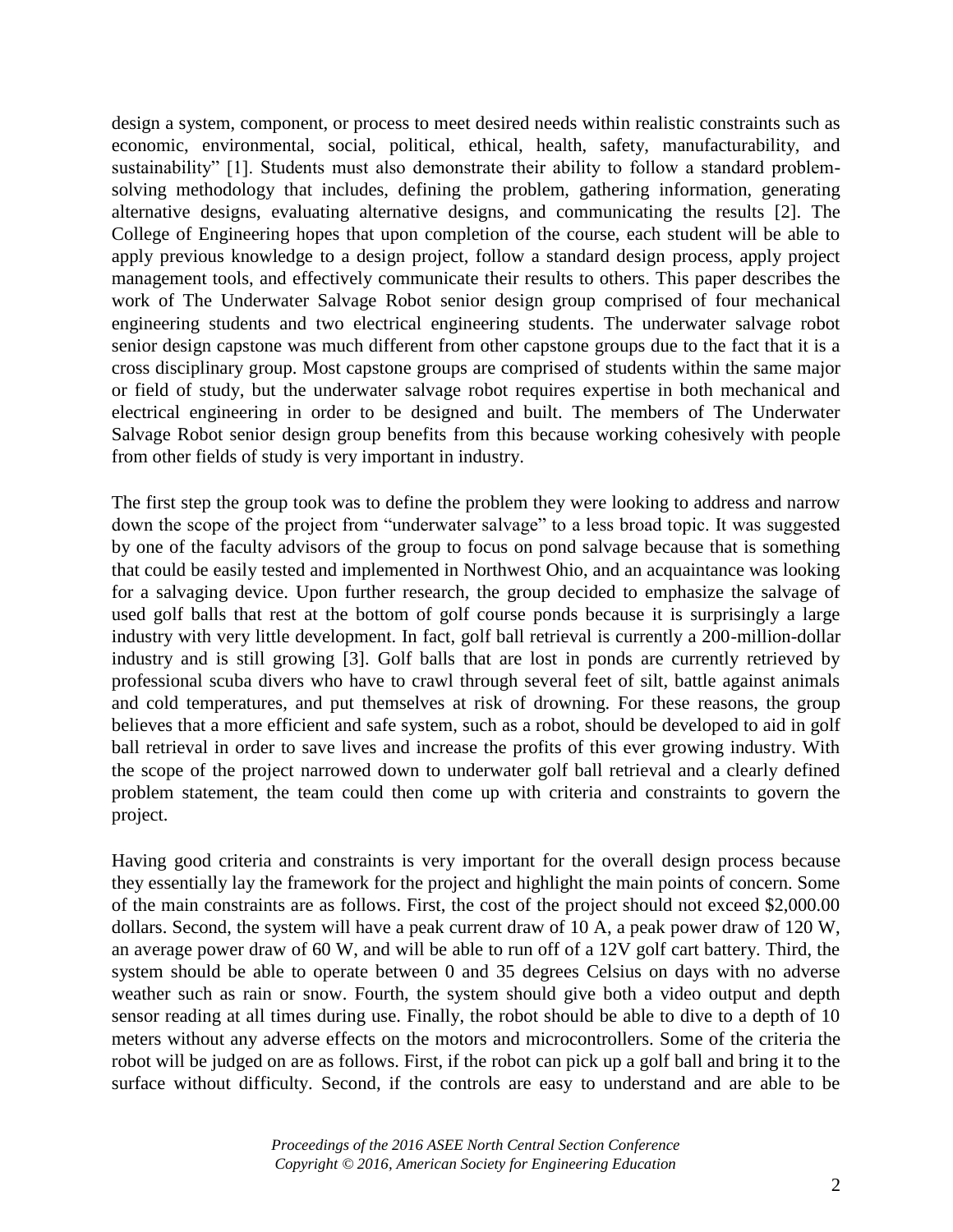learned by most golf course grounds keepers. Finally, if the robot is durable and near neutrally buoyant to ensure that the robot will function correctly while submerged. With these criteria and constraints established the team had a good baseline of what is needed, and where to go with the project.

# Background

In 2008, a capstone group at Ohio Northern University designed and built an underwater robot to be entered into a competition specifically for underwater robots. This pre-existing robot provided the interest that sparked this project. Since the 2008 robot was designed to perform specific tasks for the competition many aspects needed to be reevaluated to better suit the new task of the robot: retrieving golf balls. This original robot can be seen below in Figure 1.



Figure 1: 2008 Robot

The arm on the pre-existing robot was fixed at a certain angle and the claw at the end of the arm was specifically made to open and close. This mechanism would not have been able to pick up a golf ball and would also not be able to be modified to perform the desired tasks because of the arm's inability to move up and down. The pre-existing robot also had waterproofing issues, which were attributed to the age of the robot and the poor sealing job that was done. Sealing issues were found in the arm, around the camera and on the black box holding the electronics. The current team decided that the only components of the robot that were salvageable were several of the motors and the frame.

Another inspiration for this project was the methods that are currently being used at golf courses to retrieve golf balls. The golf balls are all picked up by hand or contraptions that do not allow the user to actually get a visual of the balls. An underwater robot would allow the user to avoid the risks of diving for golf balls while allowing them to still have visual of what they are doing. After looking further into the possibility of this, the team then looked at designs of existing underwater robots and the specific components used on these robots.

There are many current designs of underwater salvaging robots. There are also many different ways in which these robots move through the water, communicate with a command station, and perceive their environment. Movement of an underwater robot is accomplished through several different designs; a glider design which uses a ballast tank to propel the robot forward, propellers or thrusters. Communication has been accomplished through two different methods, a tether or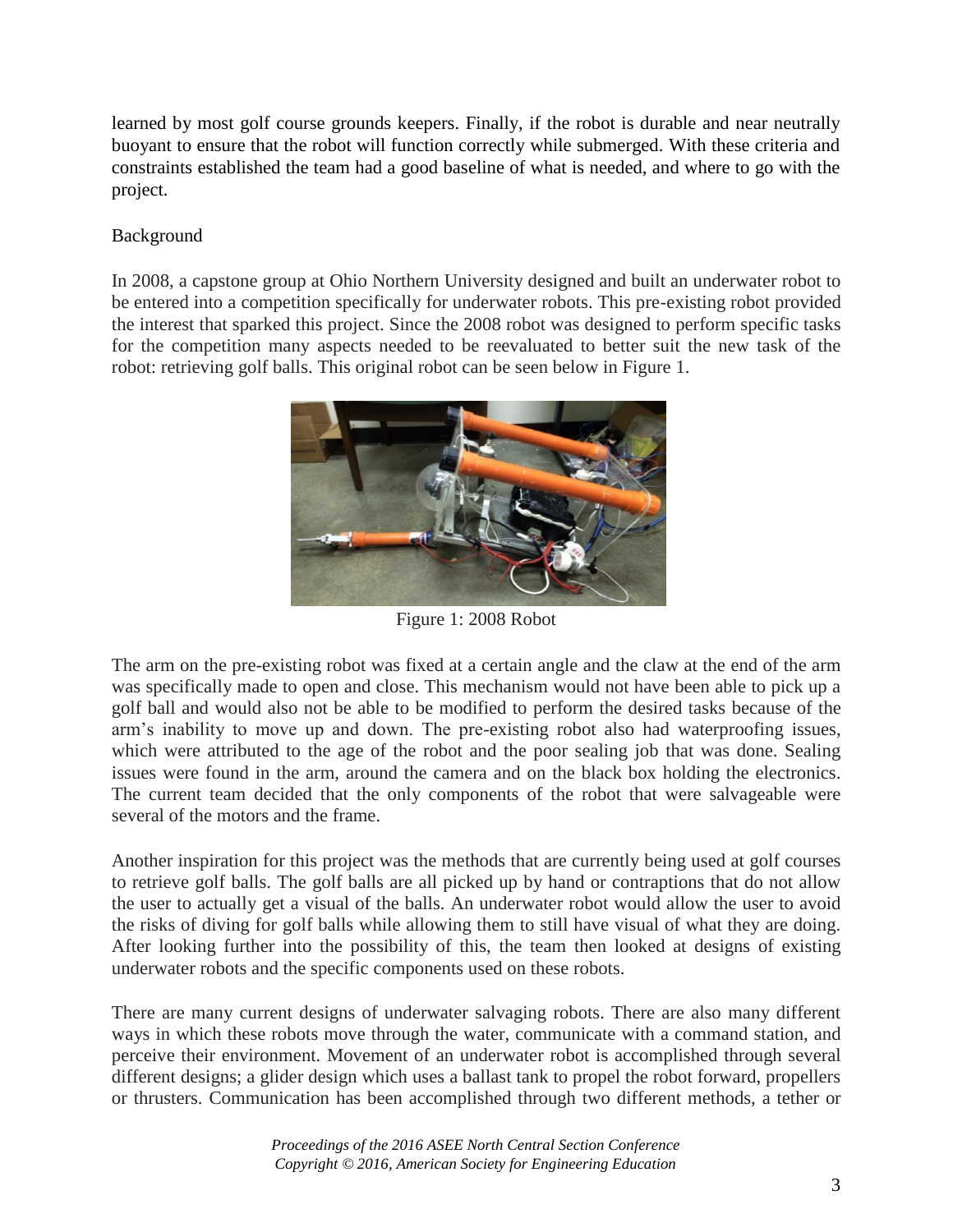an antenna transmitter. Perception is accomplished through many different methods, including a camera, hydrophone and sonar. These three areas will have the greatest impact on the robot's success, so they were investigated thoroughly.

# Arm and Body Design

The robot from 2008 did not meet the criteria and constraints of the project, so a major redesign was done to meet the constraints. The body of the robot was not changed drastically, but was rearranged to solve some issues seen during preliminary testing of the original design. The arm from the original design was not able to pick up a golf ball, and was very slow. The arm required the most work to redesign. Also, the sensors on the robot changed and other electronics were added, so the new sensors had to be integrated into the design.

The body was changed based on observations from testing and the new requirements of the design. On the robot from 2008, the electronics box was located near the rear of the robot. This box was moved forward as the new arm added weight to the front of the robot, and moving the buoyant box forward offsets the weight addition as a counterweight was present on the original design under the box. The set of propellers that control depth were moved lower in the body as they were not always submerged on the old robot. Also, the center propeller was moved to the rear to facilitate moving the controls box and to improve the maneuverability of the robot by moving it farther from the center of the robot. This gives the propeller more distance to the center of the robot, and will turn the robot more quickly. The motors used for the propellers will be used in the new design as they are waterproof from the factory, and have held up well since 2008. The front and rear end of the robot were also redesigned as the new sensors could not easily mount to the existing ends. The plates were redesigned to leave more material around the attachment holes in the plate to reduce cracking seen in the original plates. An additional cross member was added near the front of the robot to mount the arm to the robot. Finally, the controls box was replaced as the old box leaked, and redundant sealing will be used to prevent the problems seen in the old robot. The drawing of the new robot frame with the new arm attached can be seen below in Figure 2.



Figure 2: New Frame with Arm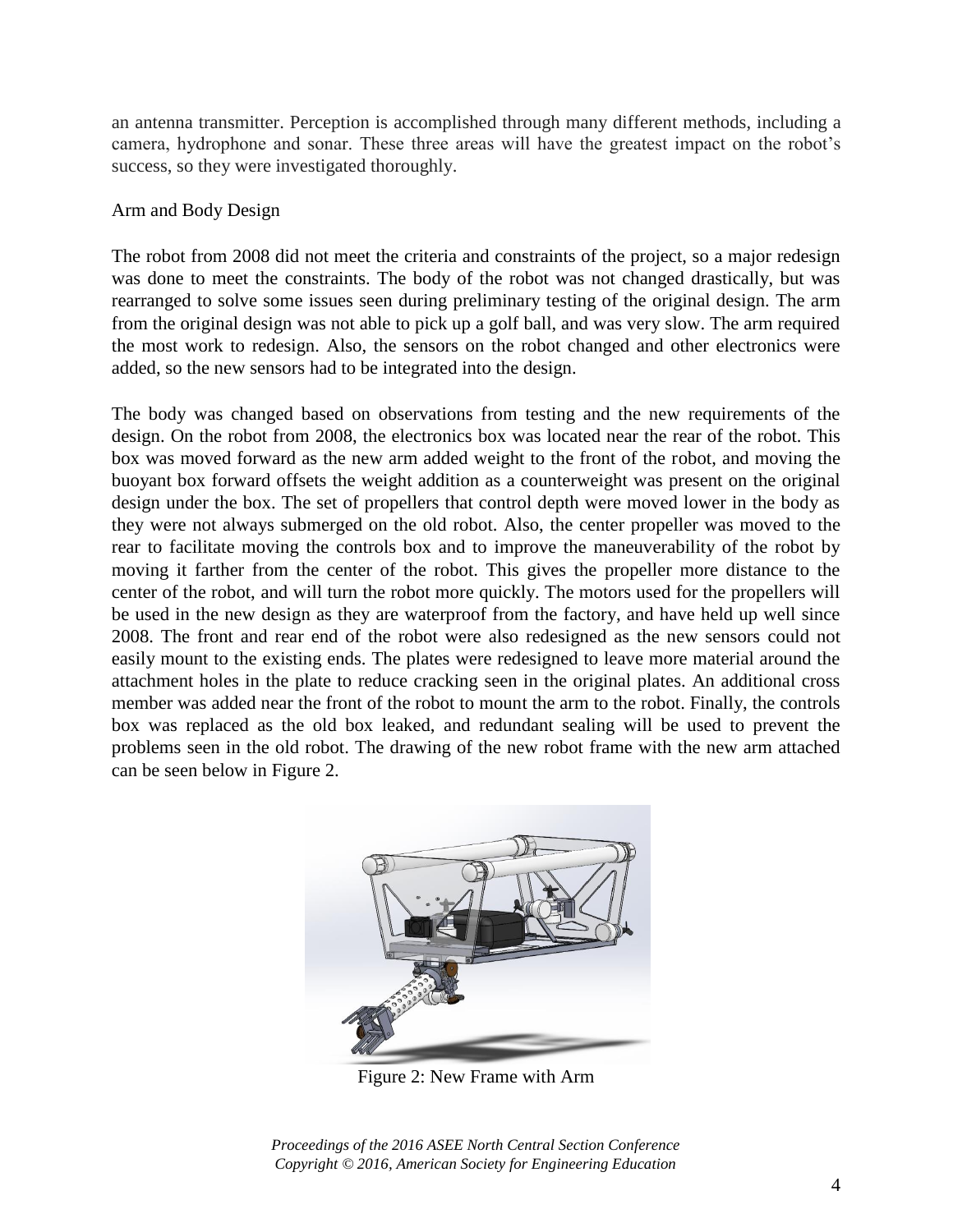The arm required a new design as the current arm had very limited functionality, and many changes had to be made to meet the constraints of the project. The original arm had a fixed mount, and the whole robot had to be moved to maneuver the claw into position. Also, the claw closed very slowly and only had two opposing points of contact. This design would make it very hard to grab anything off of the bottom of a pond, and only allowed for a single object to be picked up at a time. The new design was given two degrees of freedom, versus the single degree in the original design, to make the arm easier to maneuver. More joints were considered, but this would have added unnecessary weight and complexity to the design. It also would make it harder to control the robot and the arm at the same time with more possible movements. The arm will move up and down from the robot to allow the arm to reach at different angles. Also, the grip was redesigned to better use the movement of the claw to grab objects off of the bottom of a pond. In the new design, a rake will be used. This was decided on as it would give the largest reach when picking up objects, and would reduce the amount of dirt being dragged with the robot. In the original testing, dirt stirred up by the robot made it very hard to see, so a reduction in dirt will aid in the vision of the design. The rake would allow the robot to dig into the dirt and pull out golf balls on the bottom, and small rocks and dirt will filter out of the grip. The new arm can be seen in Figure 3.



Figure 3: New Arm Design

Storage was also added to the robot to allow multiple golf balls to be carried by the robot during a single trip, improving the efficiency of the design. This will allow more golf balls to be picked up before it has to resurface. It was also decided to use the same type of motors throughout the design because of their reliability of being waterproof.

The design process of the arm and body was one of the critical parts of this project, and many factors have been considered to create the best design. The body is mostly unchanged with parts moved to optimize the old design, and mounting points added for the new electronics and arm. The arm was designed to pick up golf balls with more control than the old robot, and storage was added to improve the efficiency of the design. These improvements should allow the user to explore the bottoms of ponds and retrieve golf balls without ever getting into the water.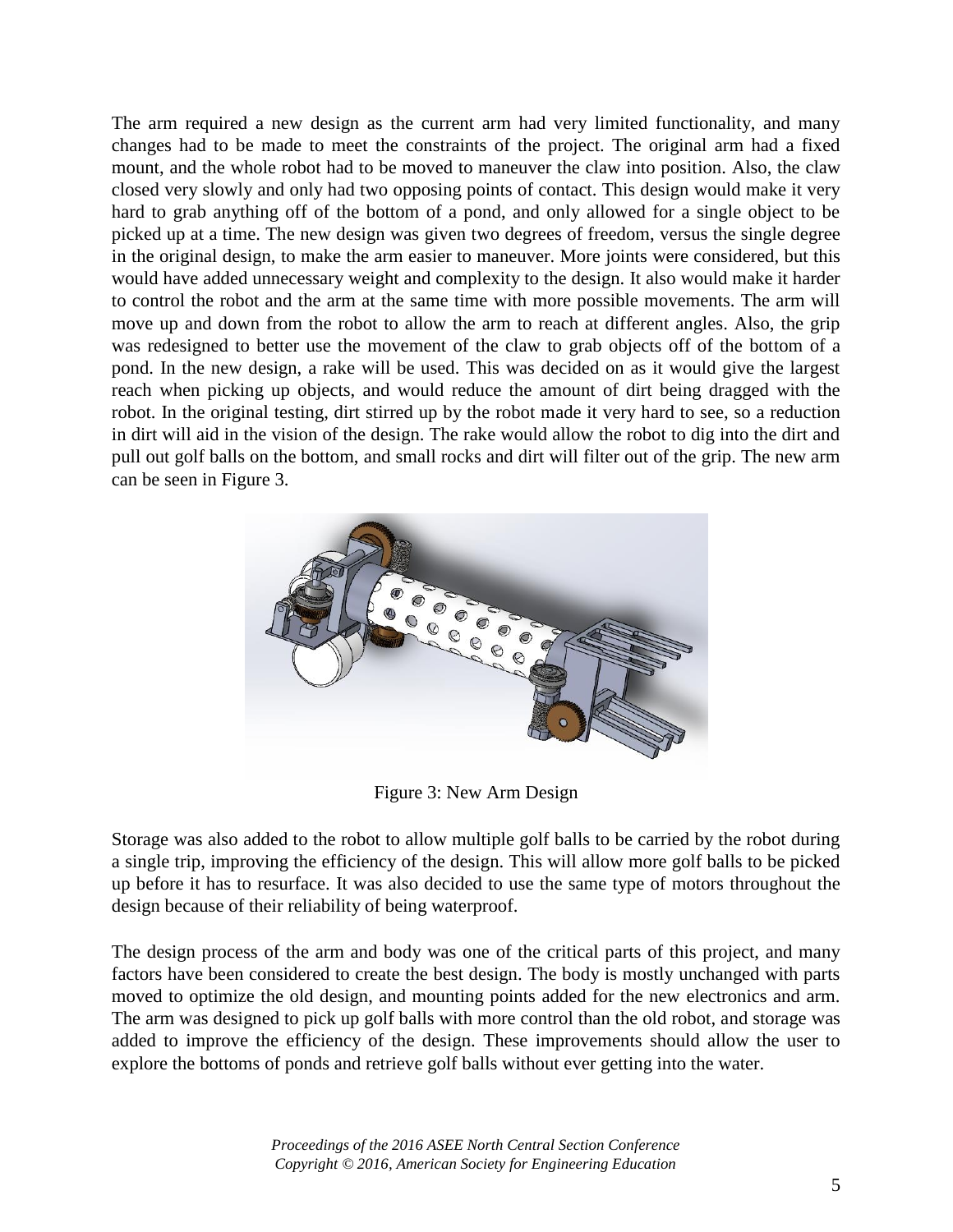# Controls and Wiring Design

One of the main components of the old system that needed to be updated to meet our constraints was the motor control system and the wiring of the entire system. The prior motor control system included a bot board II microcontroller and four sabretooth motor controllers. The system was able to control the five propellers and the motor that turned the arm. The user controlled the robot using a Playstation 2 controller. The controls were held in a waterproof box attached to the middle of the robot. The system was then wired back to the user on the shore by 12 gauge power cables. The cameras were also wired back to the shore for the user to receive visual output from which to steer and operate the robot. A wiring diagram for the whole system can be seen below in Figure 4. Red lines indicate wires in the tether connecting the robot to the user on shore.



Figure 4: Block Diagram for the Robot

Due to the change in constraints for our project, the following changes had to be made from the prior system; the additional sensor and light placed on the robot must be powered and wired to the power source, the control system and user input controller has to operate all five propellers as well as two motors on the arm, and the power cables must be changed to 10 gauge wire in order to contain the increase amount of current. Along with increasing the capacity of the wires the length of the wire also must be increased. The robot must be able to reach a length of 50 ft. which was established by an approximation on local pond sizes and the deterioration of HDMI video signal over distance. When reconnecting the wires, the connections must be waterproofed and sealed to protect from the underwater pressure.

The Bot Board II microcontroller used for the prior prototype used a program called Basic Atom Pro IV which is no longer licensed for readjustment. Due to this fact, a new microcontroller was purchased from the same company to ensure Playstation 2 controller compatibility and motor controller compatibility. The new microcontroller used is a BotBoarduino which uses the Arduino programming language. The program uses a simple definite logic to control one motor with one button on the controller. The four motor controllers are connected to the five propeller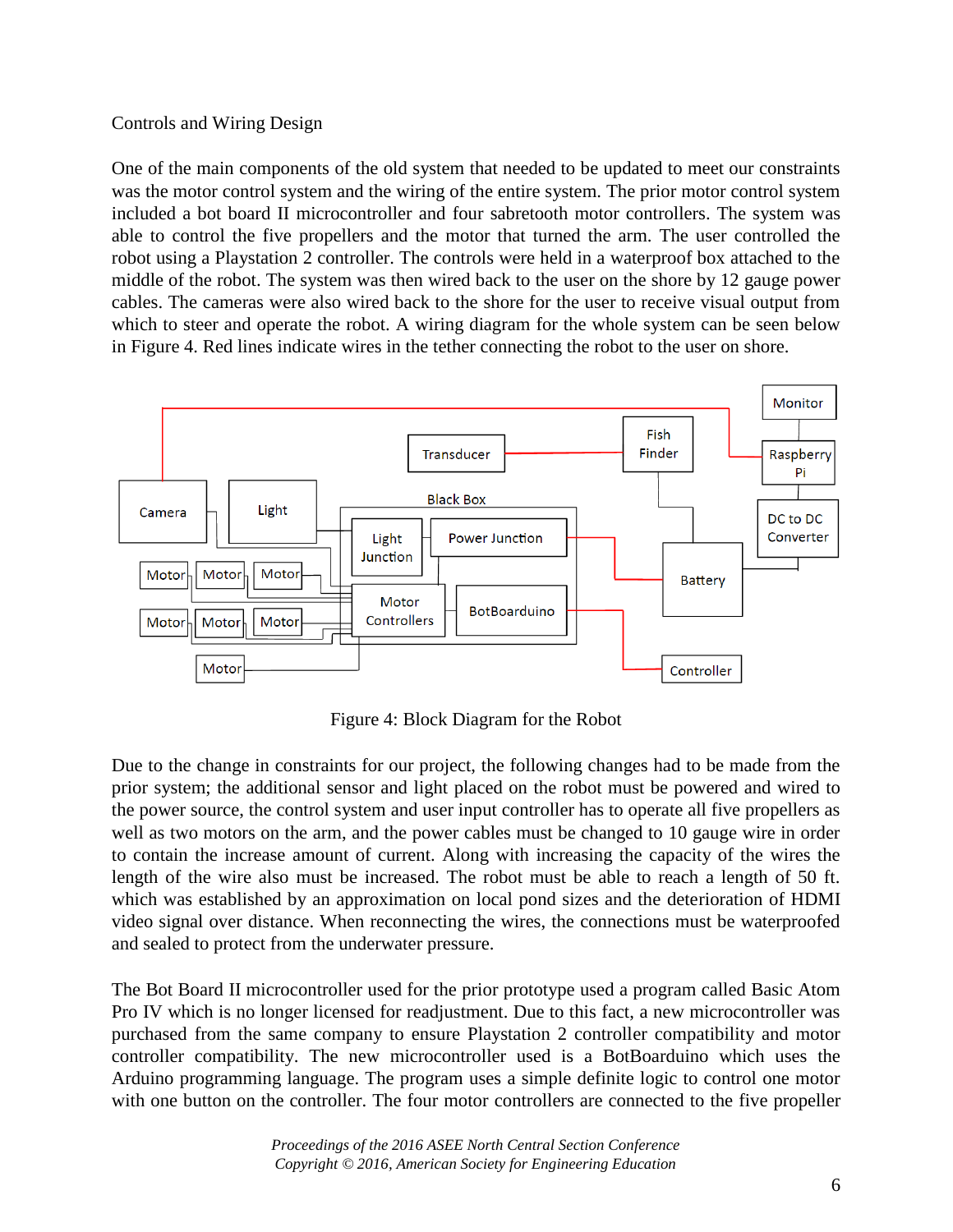motors and the two arm motors using a water proof power wire. In order to run the motor clockwise and counterclockwise (forwards and backwards) the motor controllers are set to independent mode which allows for the switching of positive and negative terminals. The black box or the waterproof box holds the two motor controllers, the microcontroller, and the power junction.

The power junction is used to send the correct amount of voltage and current to the correct components of the system. The power cable is connected from source on the shore to the power junction block. From the power terminal, both the light and the camera use the full amount of power from the source. Due to the lack of voltage necessary to run the electrical components, resistors are placed to reduce the voltage entering the components.

The final part of the adjustments in the control system and the wiring is the resealing of the black box. The wires coming from the shore and going to the motors are connected using a waterproof connector. Holes on the side and bottom of the black box are then cut to place the waterproof connectors. The holes are then sealed with paste and sealable rubber which protects the electronics on the inside. Making sure the components are all connected together in the correct manner has been a difficult challenge to our project, and making sure all of the connections are waterproofed and safe has increased the difficulty of the project tremendously.

## Completion to Date

As mentioned above, this robot design is a much improved design from a previous underwater robot built in 2008. To understand what parts of the old design were still viable, several tests were conducted. A full out of water test was conducted on the old robot to see if the motors and arm worked. Four of the five propeller motors worked and while the arm motor worked, it was slow and was deemed not applicable for this project. The front camera worked, but not well and the bottom camera failed to work. A waterproof test was conducted on the old electrical black box and it was found that it was not sealed properly and let water into the controls. After resealing the black box, a full body underwater test was conducted to test maneuverability and versatility. It was found that the propellers worked well to move the robot around, but the robot was too buoyant and floated to the top of the water when the propellers were not in motion.

A full re-design of the robot was needed. The main body parts would be reused as well as the four propeller motors that worked. The body with new plexiglass front and back ends, new arm mount, and camera mount is shown below in Figure 5.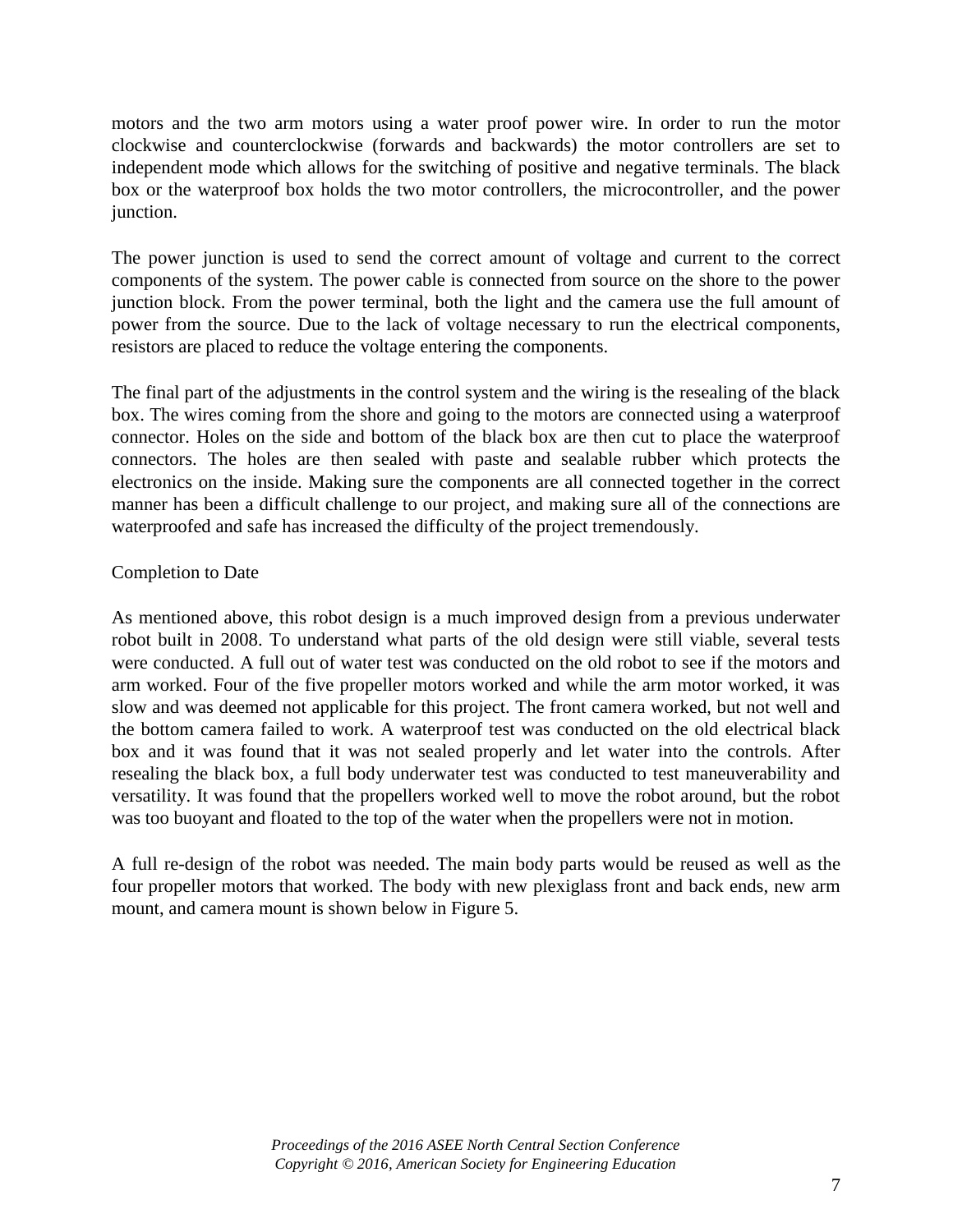

Figure 5: New Body

The arm was redesigned to pick up golf balls and hold on to them inside the arm section. The completed arm can be seen below in Figure 6 and a detailed picture of the claw can be seen in Figure 7.



Figure 6: Completed Arm



Figure 7: Completed Claw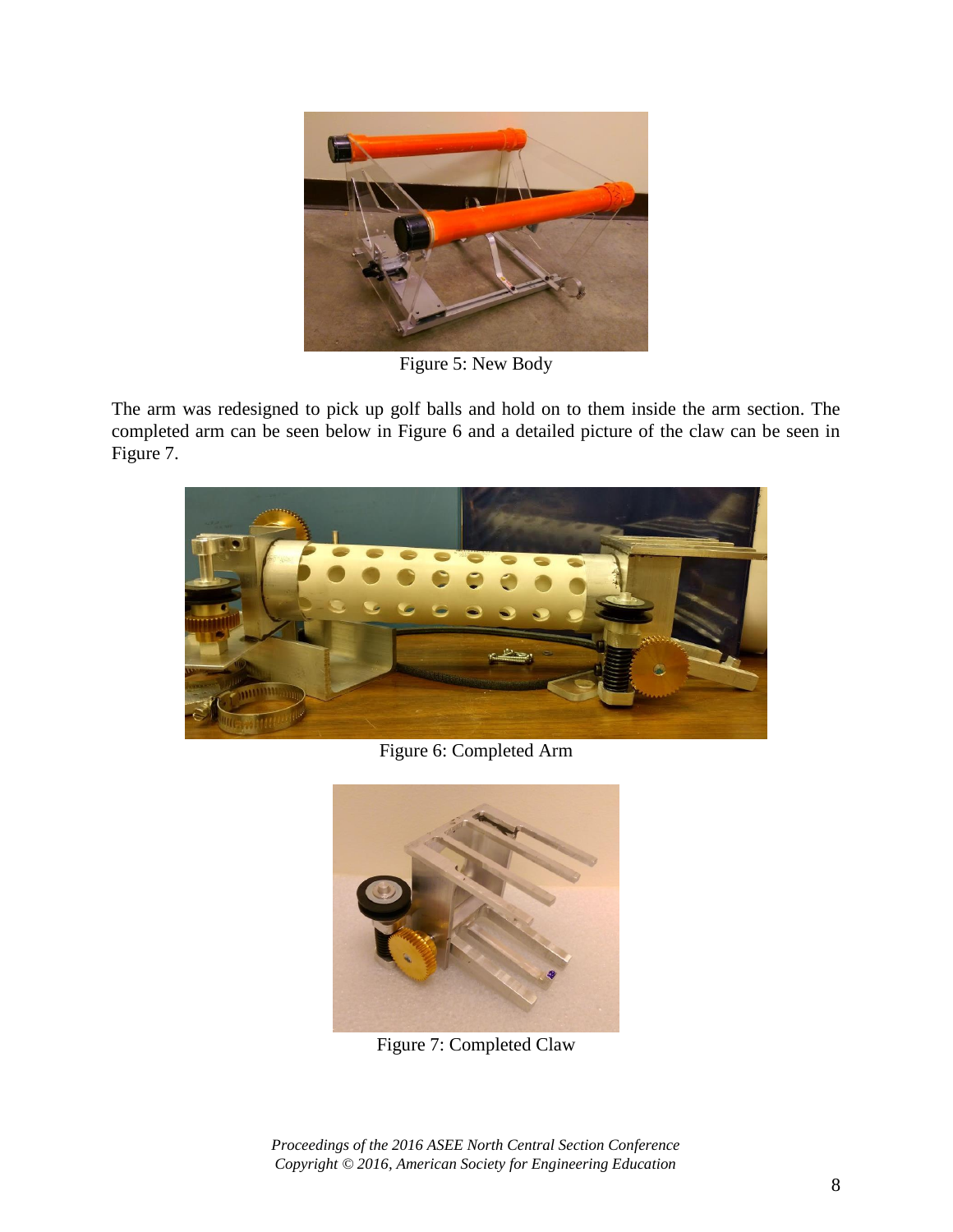A new box was necessary to hold the electronics and keep them waterproofed. A new camera was needed for the front of the robot and a fish finder was needed for the bottom of the robot. The new camera can be seen below in Figure 8 and the fish finder can be seen in Figure 9.



Figure 8: SJ5000x Waterproof Camera

This is a SJ5000x sport camera. It is waterproof inside its case up to 30 ft. (the underwater salvage robot will only dive to 10 ft.). It will utilize the HDMI output feature to display the video feed on an HDMI for pi screen powered by raspberry pi image processing. It is replacing a security camera that was encased in a dome, which can be seen in Figure 1 on the front end of the robot. The security camera utilized an analog video connector which displayed video on a TV screen. Since, the new robot needed to be battery powered for golf course use, the SJ500x and HDMI for pi screen better suited the new requirements.



Figure 9: Garmin Echo 101 Fish Finder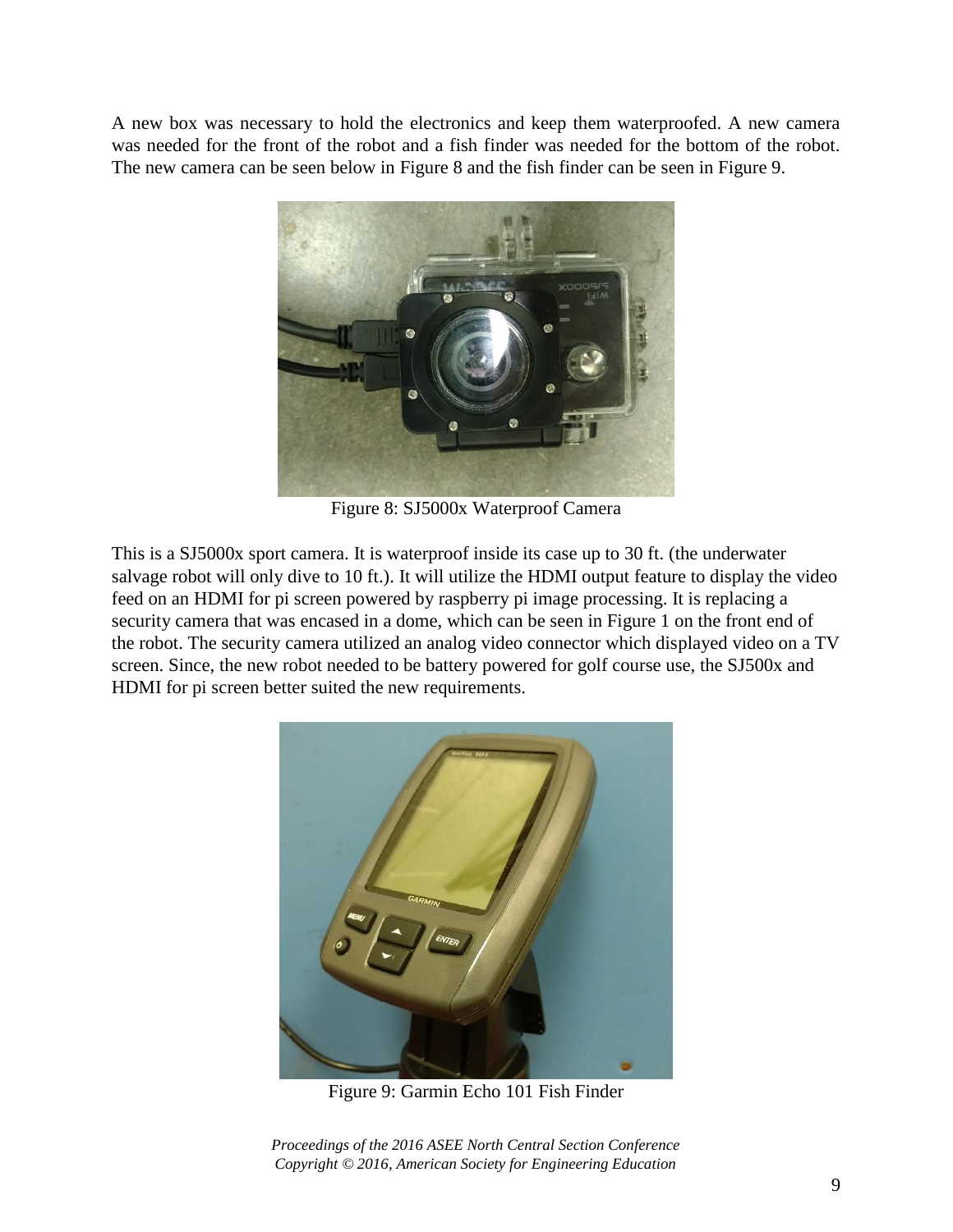The Fish Finder will display a basic image of the bottom of the pond terrain and a depth of how far the transducer (mounted on the bottom of the robot) is to the bottom of the pond. Prior to the Fish Finder transducer, there was a second security camera mounted on the bottom. The Underwater Salvage Robot team did not think that this would be beneficial to tell the depth in the pond, because it would mostly just be mud. The depth sensor gives the user a better idea of the robot's positioning.

After full design of the arm, body, controls and wiring, the underwater robot was physically built. All parts were custom built to specification and design. The arm was put together and attached to the bottom of the robot. The camera and light were mounted to the front body panel and the fish finder was mounted to the bottom of the body. All propellers were attached in the specified orientation. The electronics were wired into the black box and a tethered connection was made with 50 feet of cords to the controller, power source, and viewing screens at the shore of the pool.

In testing, the camera was found to work very well and with the addition of the LED light, it worked even better. The fish finder was able to read the depth of a pool at various heights. The propellers all work.

## Conclusion

The Underwater Salvage Robot team is invested in creating a more efficient and safe system to aid in golf ball retrieval to save lives and increase the profits of this ever growing industry. In order to do this, the team has taken the previous design of a competition underwater robot, tested its components, and decided to repurpose it to aid in golf ball retrieval. After extensive research done to decide the best approach to each section of the robot the team decided on the following: redesigning the robotic arm to function as a scoop leading to a retrieval basket, replacing the vision system with a new camera aided by a light and a depth sensor, and redesigning several of the main body components of the robot due to age and inefficiency.

The team has tested the individual components of the robot as it has been being assembled. While each component has passed tests individually, the team is now in the process of executing an extensive testing plan for the whole robot now that construction is complete. In addition to testing, the team will make the robot as close to neutrally buoyant as possible. Once these main objectives are complete the group can continue to make improvements on the robot as seen necessary. More details on the results of these tests can be expected in the final presentation as the group should have completed testing by the conference. Having made strong progress thus far, The Underwater Salvage Robot team looks forward to continue to delve deeper into the creation of a device for the golf ball retrieval industry.